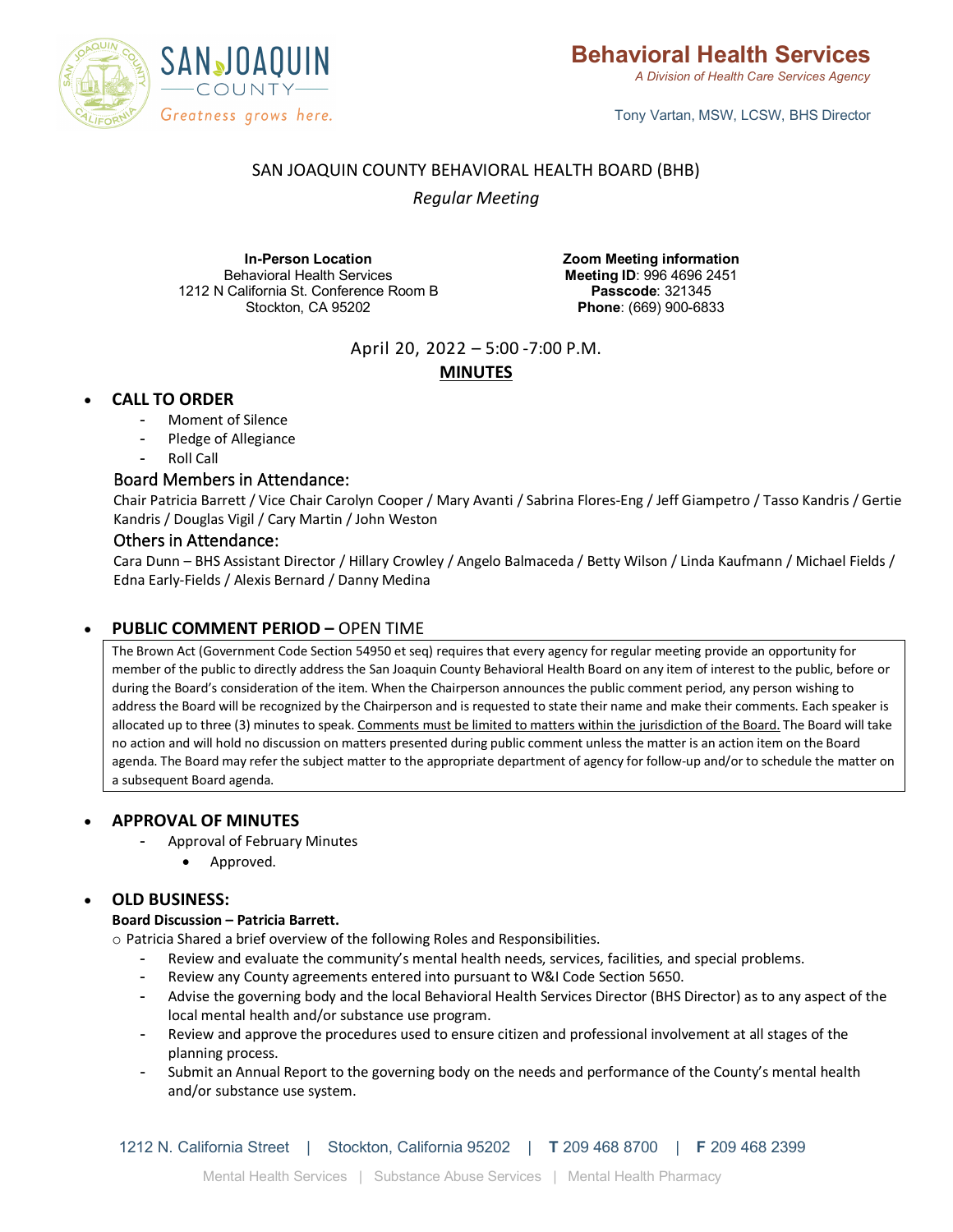

- Review and make recommendations on applications for the appointment of a local BHS Director. The BHB shall be included in the selection process prior to the vote of the governing body.
- Review and comment on the County's performance outcome data and communicate its findings to the California Mental Health Planning Council. Website

### **Ad Hock Committee on Bylaws**

- Dissolved**.**

#### **Site Visits**

- Discussion / Training
	- o Site visits outside of BHS Campus Board Members Should Contact the program director and set up a time to visit.
	- $\circ$  Anything within BHS, BHB Members should contact Tony or set up an appointment with the Board Secretary.
	- o BHS Director Tony Vartan has offered to set up tours for the Board so that they can see what each BHS department does.
	- o Reports for any site visits should be submitted to the Board Secretary no later then 12pm the first Tuesday of the month so that it can be reviewed, and any needed changes be made before the BHB Meeting.

## • **NEW BUSINESS:**

- None

### • **COMMITTEE REPORTS:**

### **Legislative Committee – Gertie Kandris**

California Lawmakers are responding to a surge in fentanyl overdoses and deaths.

- Republican Lawmakers would require
	- Hospitals to test drug-screening urine samples for fentanyl.
	- Another would require courts to advise individuals convicted of certain crimes in writing that it is extremely dangerous to manufacture and distribute fentanyl and if someone dies as a result, a defendant can be charged with voluntary manslaughter or murder.
	- A third bill would establish a California Fentanyl Abuse Task Force in efforts to ramp up public awareness.
	- A separate measure would set up a grant program under the California Health & Human Services Agency for locals to battle the crisis.

Some of the Democratic Bills are:

- Assembly Bill 2246 (Cottie-Petrie-Norris/Irvine) to strengthen punishment for distribution and possession allowing prosecutors to pursue 20 years to life sentence for those who distribute fentanyl that resulted in a deadly overdose; it would make it a felony to possess 2 or more grams of opioid along with sentence enhancements for selling fentanyl in areas around children or on social media. It would also classify fentanyl distributed for illicit use as a Schedule 1 drug (a label used by US Drug Enforcement Administration for narcotics without acceptable medical use and most likely to be abused).
- **Assembly Bill 1628** (James Ramos/Highland) would require companies such a Snapchat to implement policies prohibiting the sale of fentanyl and other controlled substances on their platforms. He also introduced a 2nd Bill to make overdose-reversing medication Narcan more available and set up overdose response teams via a Justice Department Pilot Program.
- **Senate Bill SB 57** (Scott Wiener) to legalize safe injection sites, pilots San Francisco & Los Angeles.